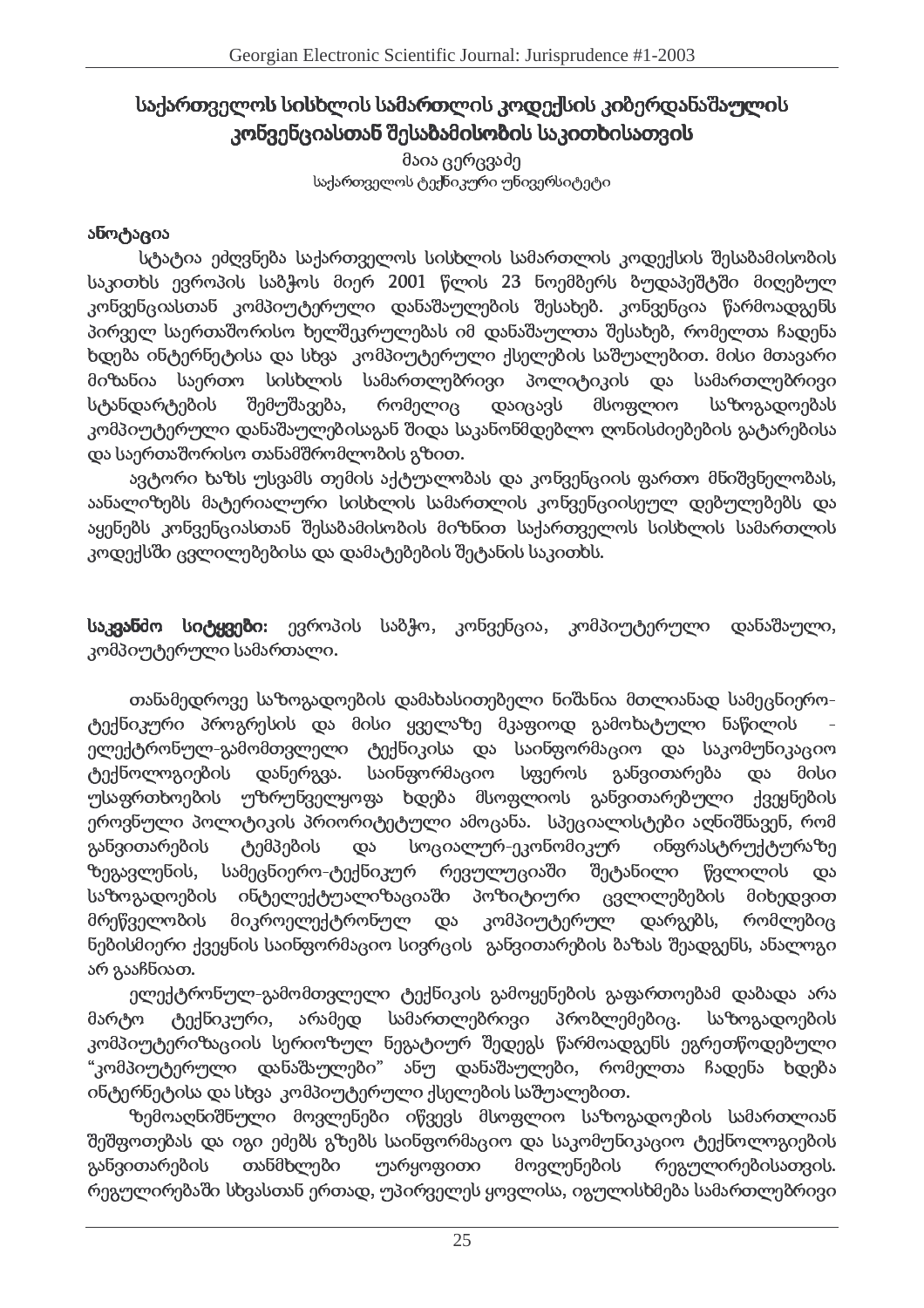რეგულირება ანუ შესაბამისი საერთაშორისო და ეროვნული საკანონმდებლო ბაზისის შექმნა. საერთაშორისო სამართლებრივი რეგულირებისათვის ინტერსიურად მუშაობენ ისეთი ორგანიზაციები, როგორებიცაა გაერო (მისი ეგიდით რეგულარულად ტარდება კიზერდანაშაულის პროფილაქტიკისა და აღკვეთისადმი მიძღვნილი სიმპოზიუმები), ევროკავშირი, ევროპის საბჭო, ტელეკომუნიკაც საერთაშორისო კავშირი, ეკონომიკური თანამშრომლობისა და განვითარების ორგანიზაცია...

ევროპის საზჭოს მოღვაწეობა ამ მხრივ გამოიხატება ევროპული კონვენციების და სხვა ფორმის (დირექტივები, რეკომენდაციები) საერთაშორისო ხასიათის დოკუმენტების მომზადებასა და მიღებაში. ეს დოკუმენტები ქმნიან სამართლებრივ სტანდარტებს ხელმომწერი მხარეებისთვის, ერთი მხრივ, საერთაშორისო თანამშრომლობისათვის, ხოლ ხოლო, მეორე მხრივ, ეროვნული ი კანონმდებლობის ჰარმონიზაციისათვის ამ დოკუმენტებთან მიმართებაში.

O%)
,\$.+I )r(B+H)r+.,-?-O%Y\I ) L?[>.%+%>\*-)
(cs L?->.+>\*-)
(cO%)
,-?-.>+EF)<sup>B</sup> M(\*-.)<sup>B</sup>N+B(K+%E პერსონალური მონაცემების ავტომატიზირებულ დამუშავებასთან დაკავშირებით მიღებულ იქნა 1981 წელს, იგი ადგენს ადამიანის უფლებათა დაცვის სტანდარტებს პერსონალური მონაცემების ავტომატიზებული დამუშავებისას.

2001 წლის 8 ნოემბერს 109-ე სესიაზე ევროპის საბჭოს მინისტრთა კომიტეტის მიერ მიღებულ იქნა **ევროპული კონვენცია კომპიუტერული დანაშაულის ანუ. როგორც მას დედანში ეწოდება. კიბერდანაშაულის შესახებ.** კონვენცია გახსნილ იქნა ხელმოსაწერად 2001 წლის 23 ნოემბერს ბუდაპეშტში კიბერდანაშაულისადმი მიძოვნილ საერთაშორისო კონფირენციაზე, მას ხელი მოაწერა ევროპის საბჭოს წევრმა 30 სახელმწიფომ, ევროპის საბჭოს განზრახული აქვს კონვენციისთვის დამატებითი ოქმის დართვა, რომელიც ინტერნეტში რასისტულ და ქსენოფობიურ პროგაგანდას მიეძღვნება.

კონვენციის მიღებას წინ უძღოდა მოსამზადებელი სამუშაოები. Koგი შედეგია არა მარტი ევროპის საბჭოს, არამედ აშშ-ის, კანადის, იაპონიის და ამ ორგანიზაციის სხვა არაწევრი — ქვეყნების ექსპერტების ოთხწლიანი მუშაობისა და შეიქმნა როგორც ლოგიკური გაგრძელება ევროპის საბჭოს კონვენციებისა სისხლის სამართლის სფეროში და ევროპის საბჭოს მინისტრთა კომიტეტის მიერ შემუშავებული  $\mathfrak{g}_0$ მდეგი რეკომენდაციებისა: \_\_\_  $N<sup>2</sup>$  R (85) 10 bobbcoob სამართლებრივ საკითხებზე <u>ორთიერთდახმარების შესახებ ევროპოლი კონვენციის პრაქტიკული გამოყენების </u> თაობაზე ტელეკომუნიკაციების ხელში ჩაგდების საწინააღმდეგო სასამართლო გადაწყვეტილებებთან დაკავშირებით, № R (88) 2 საავტორო და მომიჯნავე უფლებების სფეროში მეკობრეობის შესახებ;  ${\rm N_{\rm \ell}}$  R  $(85)$   $10$ , რომელიც არეგულირებს პერსონალური მონაცემების გამოყენებას პოლიციის სექტორში,  $\rm N^{\textrm{\tiny{\rm{D}}}}$  R  $(95)$  4 პერსონალური მონაცემების დაცვის ვის შესახებ ტელეკომუნიკაც მომსახურების, კერძოდ, სატელეფონო მომსახურების სფეროში;  $\rm N^{\scriptscriptstyle [2]}$   $\rm R$   $(89)$  9, კომპიუტერული დანაშაულების შესახებ, რომლებიც წარმოადგენენ დირექტივებს ეროვნული კანონმდებლობისათვის და განმარტავენ ზოგიერთ კომპიუტერულ დანაშაულს და № R (95) 13, რომელიც შეეხება საინფორმაციო ტექნოლოგიებთან დაკავშირებული სისხლის სამართლის საპროცესო კანონმდებლობას.

კონვენციის ძირითადი დებულებების განხილვამდე გვინდა ორიოდე სიტყვა ვთქვათ კომპიუტერული ანუ ე.წ. კიბერდანაშაულის შესახებ. ტერმინი "კიბერდანაშაული" (*ინგლისურად - Cybercrime*) საზღვარგარეთულ პუბლიკაციებში პირველად გამოჩნდა მე-20 საუკუნის 60-იან წლებში, როდესაც პირველად იქნა გამოვლენილი ელექტრონულ-გამომთვლელი მანქანის გამოყენებით ჩადენილი დანაშალლის შემთხვევები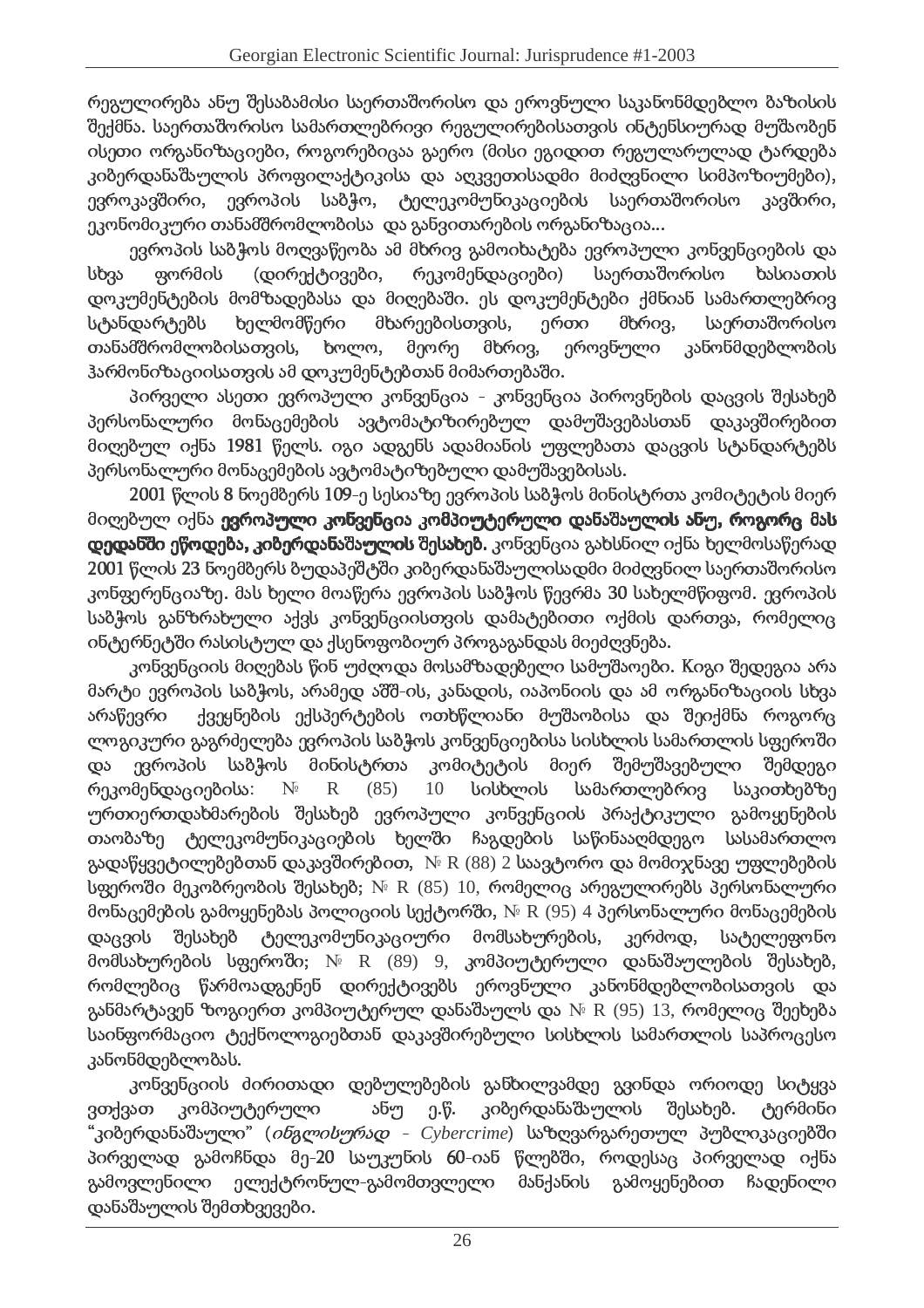ჩვენ არ შევუდგებით კიბერდანაშაულის ის სისხლის-სამართლებრივ და კრიმინალისტურ დახასიათებას, რადგან იგი უკვე განხილულია ქართულ სამეცნიერო შრომებში (იხ. ალ. კაცმანის სტატიები: "კომპიუტერული დანაშაულთა ჩადენის  $b$ ერხები", ჟურნალი "სამართალი" №1 2000წ.; "კომპიუტერულ დანაშაულთა სისხლისსამართლებრივი და კრიმინალისტური დახასიათება", ჟურნალი "სამართალი" —  $\mathbb{N}\mathbb{N}$ 2,3 2000წ.) მხოლოდ მოვიყვანთ მის განმარტებას და განვითარების ტენდენციებს.

<u>კომპილტერლ</u>ლი ) M( M(>(>(>(>(NNNN((((YAI ) YAI არის კანონით ) <sup>I</sup>I )BBBBV)
>+ V)
>+V)
>+ V)
>+EFYAI ) EFYAI საზოგადოებრივად საშიში ქმედება, რომლის ჩადენაც ხდება კომპიუტერული ტექნიკის **საშუალებების ჯამოყენებით.** კომპიუტერული დანაშაულების ყველაზე ცნობილი LI (B)
j-)L(\*მოგვცა ეკონომიკური თანამშრომლობისა და განვითარების ორგანიზაციის ექსპერტთა  $x_8$ უფმა. ამ ასიფიკაციის თანახმად გამოიყოფა კომპიუტერული დანაშაულების შემდეგი კრიმინოლოგიური ჯგუფები:

- - ეკონომიკური დანაშაულები; -
- $\bullet$  \_ დანაშაულები პირადი უფლებების და კერძო სფეროს წინააღმდეგ; \_
- $\bullet$  \_ დანაშაულები სახელმწიფო და საზოგადოებრივი ინტერესების წინააღმდეგ. \_

უახლოეს და მომდევნო წლებში მოსალოდნელია კომპიუტერული დანაშაულების მკვეთრი ზრდა როგორც რაოდენობრივი, ისე ხარისხობრივი მაჩვენებლებით, ამასთან საზღვარგარეთელი კრიმინოლოგების (პროფ. ჟ. სნიფენსი, აშშ) აზრით. კომპიუტერული დანაშაულები მომავალში გახდებიან მთელს მსოფლიოში ) and the contract of the contract of the contract of the contract of the contract of the contract of the contract of the contract of the contract of the contract of the contract of the contract of the contract of the cont <u>გენერატორები, ნარკოტიკები, პროსტიტუ</u>ცია, ძალადობა, რა თქმა უნდა, კვლავ იარსებებს, მაგრამ დამნაშავეთა უმრავლესობა სხვა სფეროებიდან ორიენტაციას აიღებს კომპიუტერულზე. ზე, მოსალოდნელ ორგანიზებული ი კომპილტერლლი დამნაშავეობის განვითარებაც, ამასთან დაკავშირებით მეტად დროულად და აქტუალურად მიგვაჩნია კომპიუტერული დანაშაულის შესახებ ევროპული კონვენციის მიღება.

კონვენცია შედგება ოთხი თავისაგან**: 1. ტერმინთა გამოყენება: 2. ეროვნულ** დონეზე გასატარებელი ღონისძიებანი; 3. საერთაშორისო თანამშრომლობა; -^ ^ M(BL.%>)
H)M+%EY\I +EF(>%)
^

შევეცდებით მეტი ყურადღება დავუთმოთ კონვენციის მე-2 თავს, რადგან იგი <u>ოფრო მნიშვნელოვანია კომპიუტერულ დანაშაულთან მიმართებაში საქართველოს </u> სისხლის სამართლის კანონმდებლობის სრულყოფის თვალსაზრისით.

კონვენციის დებულებების უკეთ გაგების მიზნით სხვა ტერმინებთან ერთად იგი განმარტავს ისეთ ტერმინებს, როგორებიცაა "კომპიუტერული სისტემა" და "კომპილტერლლი მონაცემები". -

"კონვენციის მიზნებისათვის —

ა "კომპილტერლოი l სისტემა" ნიშნავს ნებისმიერ მოწყობილობას ან ურთიერთდაკავშირებულ ან ერთგვაროვან მოწყობილობათა references the effect of the effect of the effect of the effect of the effect of the effect of the effect of the effect of the effect of the effect of the effect of the effect of the effect of the effect of the effect of t რომელთაგან ერთი ან მეტი ახდენს მონაცემების ავტომატურ დამუშავებას პროგრამის შესაბამისად;

ზ **"კომპილტერლოი მონაგემეზი**" ნიშნავს ფაქტების, ინფორმაციის ან ცნებების წარმოდგენას კომპიუტერულ სისტემაში დასამუშავებლად მოსახერხებელი ფორმით ამ ფუნქვიის შემსრულებელი შესაბამისი პროგრამის ჩათვლით." (მუხლი 1).

აონიშნული ტერმინების განმარტებას დიდი მნიშვნელობა აქვს როგორც მთლიანად კონვენციის შინაარსის, ასევე, მისი იმ დებულებების სწორად გაგებისათვის, რომელთაც ეძღვნება სტატია, რადგან — იგი მოითხოვს სპეც )
(I Y\,~\*-?-M>(<sup>B</sup>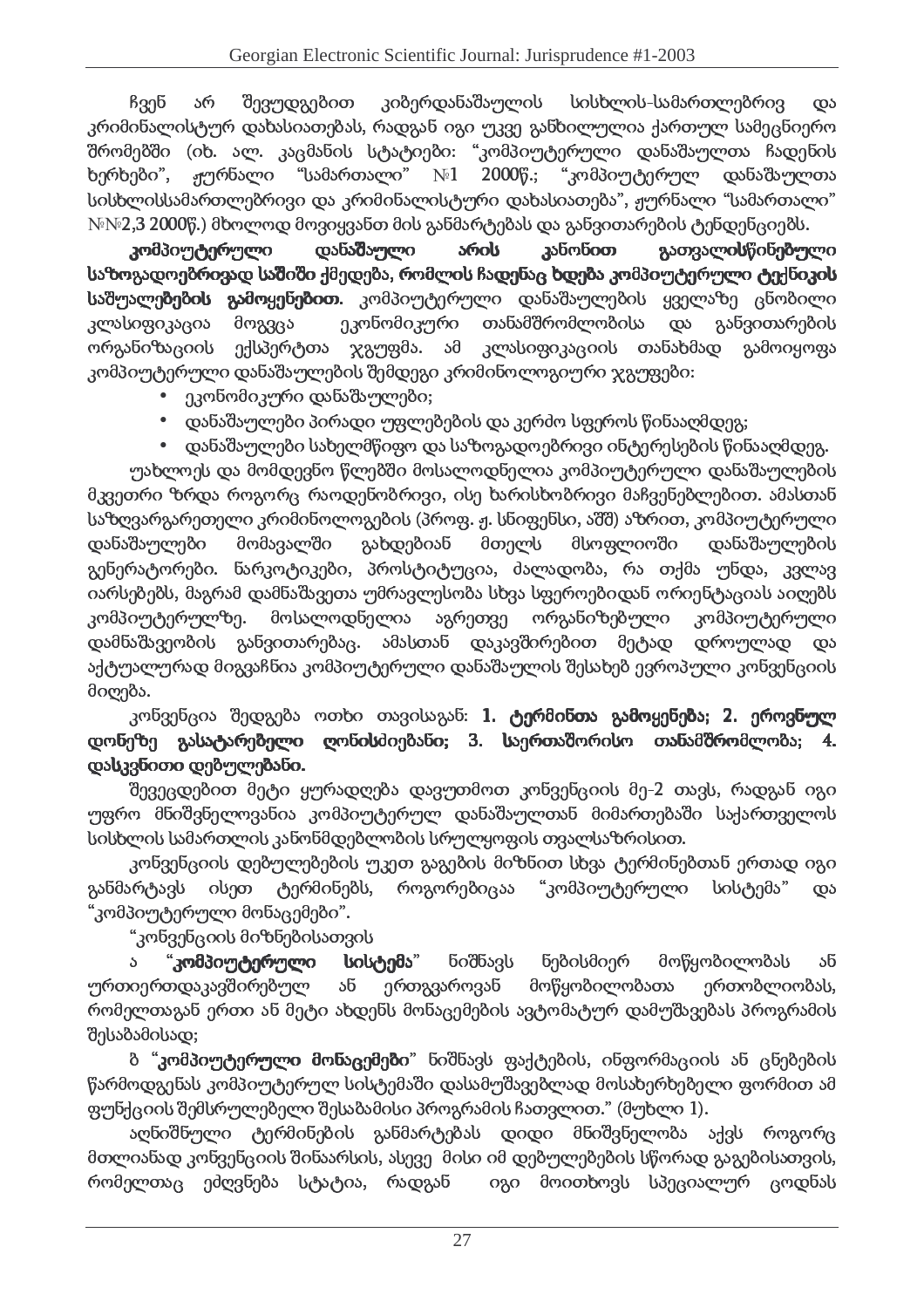კომპილტეროლი ტექნოლოგიების სფეროდან და მნიშვნელოვანწილად წაადგება შესაზამისი დარჯის კანონმდებლებს.

L?->.+>\*-)
)<sup>B</sup> O%)
,-.%+%I <u>ი თავი, რომელიც ეროვნულ დონეზე გასატარებელ</u> ონისძიებებს ეხება, თავის მხრივ იყოფა ორ ნაწილად, პირველი მათგანი ეძოვნება მატერიალურ სისხლის სამართალებრივ საკითხებს, ხოლო მეორე - პროცესუალურ საკანონმდებლო ოონისძიებებს. სტატიაში შევეხებით მხოლოდ კონვენციისელლ მატერიალურ სისხლის სამართლის საკითხებს და მათთან მიმართებაში ეროვნულ დონეზე გასატარებელ ღონისძიებებს.

კონვენციის 2-5 მუხლები განმარტავს დანაშაულის იმ სახეებს, რომლებიც მიმართულია **კომპიუტერული მონაგემებისა და სისტემების კონფიდენგიალობის.** მთლიანობისა და მათში შეოწევადობის წინააომდეგ.

კონვენცია ავალებს ხელმომწერ მხარეებს მიიღონ ისეთი საკანონმდებლო და სხვა ზომები, რაც აუცილებელია საშინაო კანონის მიერ ისეთი ქმედებების სისხლის სამართლის სამართალდარღვევად - დანაშალლ აღიარებისათვის, რომელიც ჩადენილია განზრახ და გამოიხატება: 1) კომპიუტერულ სისტემაში ამ მის რომელიმე ნაწილში უნებართვოდ შეოწევაში; 2) კომპიუტერული მონაცემების უნებართვოდ ხელში ჩაგდებასა და არაოფიციალურ გადაცემაში, 3) კომპიუტერული მონაცემების უნებართვო დაზიანებაში. წაშლაში, გაფუჭებასა, შევვლასა ან დამალვაში, 4 კომპიუტერული სისტემის ფუნქციონირებაში უნებართვო სერიოზულ ჩარევაში კომპილტერლო მონაცემების შეყვანის, გადაცემის, დაზიანების, წაშლის, გაფლჭების, შეცვლის ან დამალვის გზით: 5) კონვენცია დანაშაულის კვალიფიკაციას აძლევს უნებართვო წარმოებას, გაყიდვას, შესყიდვას, გამოყენებისათვის ხელშეწყობას, იმპორტს, საბითუმო გაყიდვას, და გამოყენებისათვის ხელშეწყობის სხვა ფორმებს ისეთი კომპილტერლოი პროგრამის შემცველი მოწყობილობისა, რომელიც თავიდანვე შექმნილია დანაშაულის ჩასადენად, აგრეთვე კომპიუტერული პაროლის, შეოწევის კოდის ან სხვა. მონაცემებისა, რომელთა საშუალებითაც შესაძლებელია კომპიუტერულ სისტემაში ან მის რომელიმე ნაწილში შეღწევა იმ მიზნით, რომ ის გამოყენებული იქნას ზემოთ განმარტებული რომელიმე დანაშაულის ჩასადენად, აკრძალულია აგრეთვე ასეთი მოწყობილობების და მონაცემების (პაროლის, შეოწევის კოდის) ფლობა აღნიშნული <u>ი კომპილტირლ</u>ოი დანაშალო  $B$  $\infty$ ენის მიზნით. გამონაკლისს წარმოადგენს მხოლოდ ის შემთხვევები, როცა ასეთი ქმედებები ხორციელდება არა დანაშაულის ჩადენის, არამედ კომპიუტერული სისტემის ტესტირების ან დაც  $Q5330$  $\partial$  $\sigma$  $\delta$  $\delta$  $\sigma$  $\sigma$ .

კომპილტერთან დაკავშირებლლი დანაზ )}M( )}M(>(>(>(>(NNNN((((YAI <sup>+</sup> YAI YAI ნაწილში  $\theta$ ლზლები  $7-8$ დანაშაულადაა  $\sim$  U-Fyan  $\sim$  U-Fyan  $\sim$  EFFA  $\sim$  EFFA  $\sim$  EFFA  $\sim$  EFFA  $\sim$  EFFA  $\sim$  EFFA  $\sim$  EFFA  $\sim$  EFFA  $\sim$  EFFA  $\sim$  EFFA  $\sim$  EFFA  $\sim$  EFFA  $\sim$  EFFA  $\sim$  EFFA  $\sim$  EFFA  $\sim$  EFFA  $\sim$  EFFA  $\sim$  EFFA  $\sim$  EFFA  $\sim$  EF კომპიუტერული ი ყალბისმქმნელობა: 2 კომპილტერლოი თაოლითობა.

მოხლი <u>Z-ის მიხედვით კომპილტერლო ყალბისმქმნელ</u> ობად მიჩნელლია -"კომპიუტერული მონაცემების უნებართვო შეტანა, შეცვლა, წაშლა ან დამალვა, " რომელთაც შედეგად მოჰყვა არაავთენტიკური მონაცემების გაჩენა იმ მიზნით, რომ ისინი განხილულ იქნენ როგორც ავთენტიკურნი ან მათზე იმოქმედონ იურიდიული მიზნებით ისე, თითქოს ისინი ავთენტიკურია, მიუხედავად იმისა, მონაცემები  $\frac{1}{\sqrt{2}}$  , and the set of the set of the set of the set of the set of the set of the set of the set of the set of the set of the set of the set of the set of the set of the set of the set of the set of the set of the

რაც შეეხება "კომპილტერლო თაღლითობას (მუხლი 8), კონვენცია განმარტავს მას, როგორც სისხლის სამართლის სამართალდაროვევას, რომელიც "ჩადენილია განზრახ და უნებართვოდ და გამოიხატება სხვა პიროვნების საკუთრების (მფლობელობის უფლების დაკარჯვაში, რომლის მიზეზიც გახდა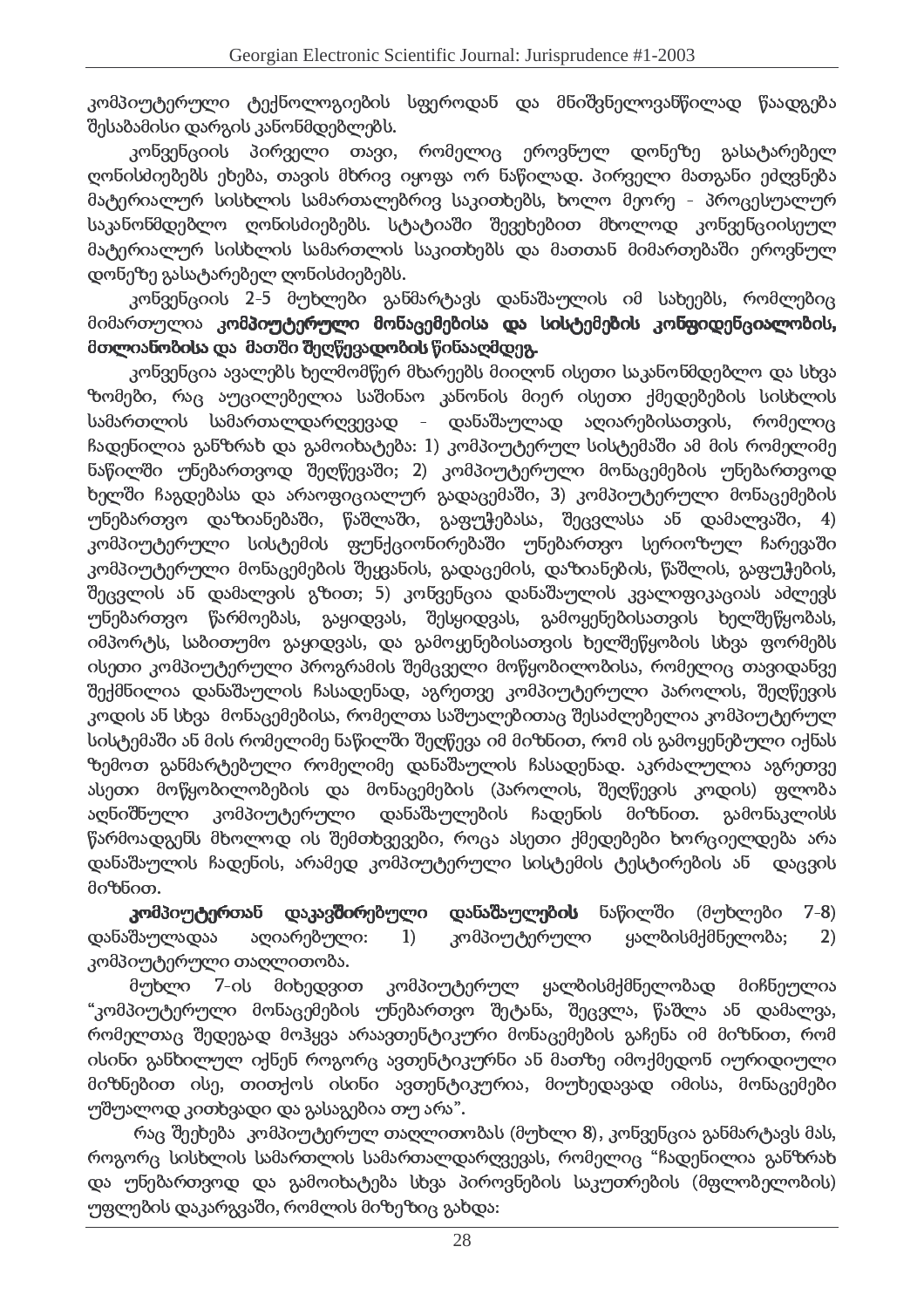ა კომპიუტერული მონაცემების შეტანა, შეცვლა, წაშლა ან დამალვა;

ზ კომპიუტერული სისტემის ფუნქციონირების რაიმე ხელშეშლა, -

'?-@An%YA+%E)
H)(> YAO%(@A)
?B>?J')
dA>)
H)
'%)B '%)B(D\$V+%.%(MaF,-?-'-Y\>+EF(,-H.%?[M`F(+V)
?<sup>B</sup> ეკონომიკური დახმარება ვინმეს მეორე პიროვნების მიერ".

კონვენცია ყურადღებას უთმობს **მომიჯნავე დანაშაულებს.** კერძოდ, ასეთად იგი მიიჩნევს საბავშვო პორნოგრაფიასთან დაკავშირებულ დანაშაულებს (მუხლი 9) და ავალდებულებს ხელმომწერ მხარეებს მიიღონ ისეთი საკანონმდებლო და სხვა ზომები, რაც აუცილებელია უკანონოდ და განზრახ\_ ჩადენილი შემდეგი ქმედებების საშინაო კანონის მიხედვით დანაშაულად აღიარებისათვის: \_

- "ა\_საბავშვო პორნოგრაფიის წარმოება\_მისი გავრცელების მიზნით კომპიუტერული სისტემის საშუალებით: -
- ბ საბავშვო პორნოგრაფიის შეთავაზება ან 'ხელმისაწვდომად გახდომა კომპილტერლლი სისტემის საშლალებით: -
- ც საბავშვო პორნოგრაფიის გავრცელება ან გადაცემა კომპიუტერული სისტემის  $\blacksquare$  . The set of the set of the set of the set of the set of the set of the set of the set of the set of the set of the set of the set of the set of the set of the set of the set of the set of the set of the set of the
- დ საბავშვო პორნოგრაფიის მოპოვება მისი გავრცელების მიზნით კომპიუტერული სისტემის საშუალებით საკუთარი თავისთვის ან სხვა პიროვნებისათვის: -
- ე საბავშვო პორნოგრაფიის ქონა (დაფიქსირება) ) მისი გავრცელების მიზნით კომპილტერლ სისტემაში ან\_კომპილტერლოი მონაცემების სხვა მატარებელზე." —

ამ მუხლის უკეთ გაგების მიზნით კონვენცია განმარტავს გამოყენებულ ტერმინებს B(EF(.N.? O%?-,->?-`F,-(j-)
(M( (,-(B,\$Y\I VI ?-.(>)
^

xანსაკუთრებით საინტერესოდ. xვეჩვენება. კონვენციის მე-10 მუხლი -"**საავტორო და მომიჯნავე უფლებებთან დაკავშირებული სამართალდარღვევები.**" ეხმიანება რა 1971 წლის 24 ივლისის პარიზის აქტს, რომლითაც გადასინჯული იქნა ლიტერატურულ და მხატვრულ ნაწარმოებთა დაცვის შესახებ ბერნის კონვენცია, ინტელექტუალური საკუთრების უფლებების ვაჭრობასთან დაკავშირებული ასპექტების შესახებ შეთანხმებას, ინტელექტუალური საკუთრების მსოფლიო ორგანიზაციის საავტორო <u>ოფლების შესახებ შეთანხმებას და შემსრულებელ</u> ფონოგრამებისა **და** მაუწყებლობის მწარმოებელთა დაცვის შესახებ რომის კონვენც (Ba L?]) (Ba L?) (Ba L?) (Ba L?) (Ba L?) (Ba L?) (Ba L?) (Ba L?) (Ba L?) (Ba L?) (Ba L?) (Ba L?) (Ba L?) (Ba L კომპილტეროლი დანაშალლის შესახებ ალგილებლად მიიჩნევს საშინაო კანონის მიხედვით საავტორო უფლების დარღვევის დანაშაულად აღიარებას, როგა ასეთი დაროვევა განხორციელებულია წინასწარგანზრახვით კომერციული მასშტაბით და კომპილტერლო სისტემის საშლალებით, ამასთან კონვენცია უფლებას აძლევს მხარეს, გააკეთოს დათქმა, რომლითაც იგი არ დაადგენს სისხლის ის სამართლის პასუხისმგებლობას საავტორო უფლებების კომპიუტერული სისტემის საშუალებით დარღვევისათვის იმ პირობით, თუ გათვალისწინებული ექნება სხვა ეფექტური საშუალებები და თუ ასეთი დათქმა არ ეწინააომდეგება მხარის საერთაშორისო . The matrix is the matrix of the matrix is the matrix of the matrix is the matrix of the matrix of the matrix is the matrix of the matrix of the matrix is the matrix of the matrix of the matrix is the matrix of the matri

კონვენციის მე-11 მუხლი აწესებს დამატებით პასუხისმგებლობას და სანქციებს მისი 2-10 მუხლებით განსაზღვრული დანაშაულების ჩადენის მცდელობის, წაქეზების ან დანაშაულში თანამონაწილეობისათვის. -

 $305305$ ცია აყენებს საკითხს იურიდიული ) Oxida (1991) (1992) (1993) (1994) (1994) (1995) (1994) (1995) (1995) (1995) (1995) (1995) (1995) (1996) (199 პასუხისმგებლობის დაწესებისათვის (მუხლი  $12)$  $3$ ონვენციით ), and the contract of the contract of the contract of the contract of the contract of the contract of the contract of the contract of the contract of the contract of the contract of the contract of the contract of the co დანაშაულებისათვის, რომლ რომლებიც ჩადენილია ამ იურიდიული პირების დასახმარებლად ფიზიკური პირის მიერ, როცა იგი მოქმედებს ინდივიდუალურად ა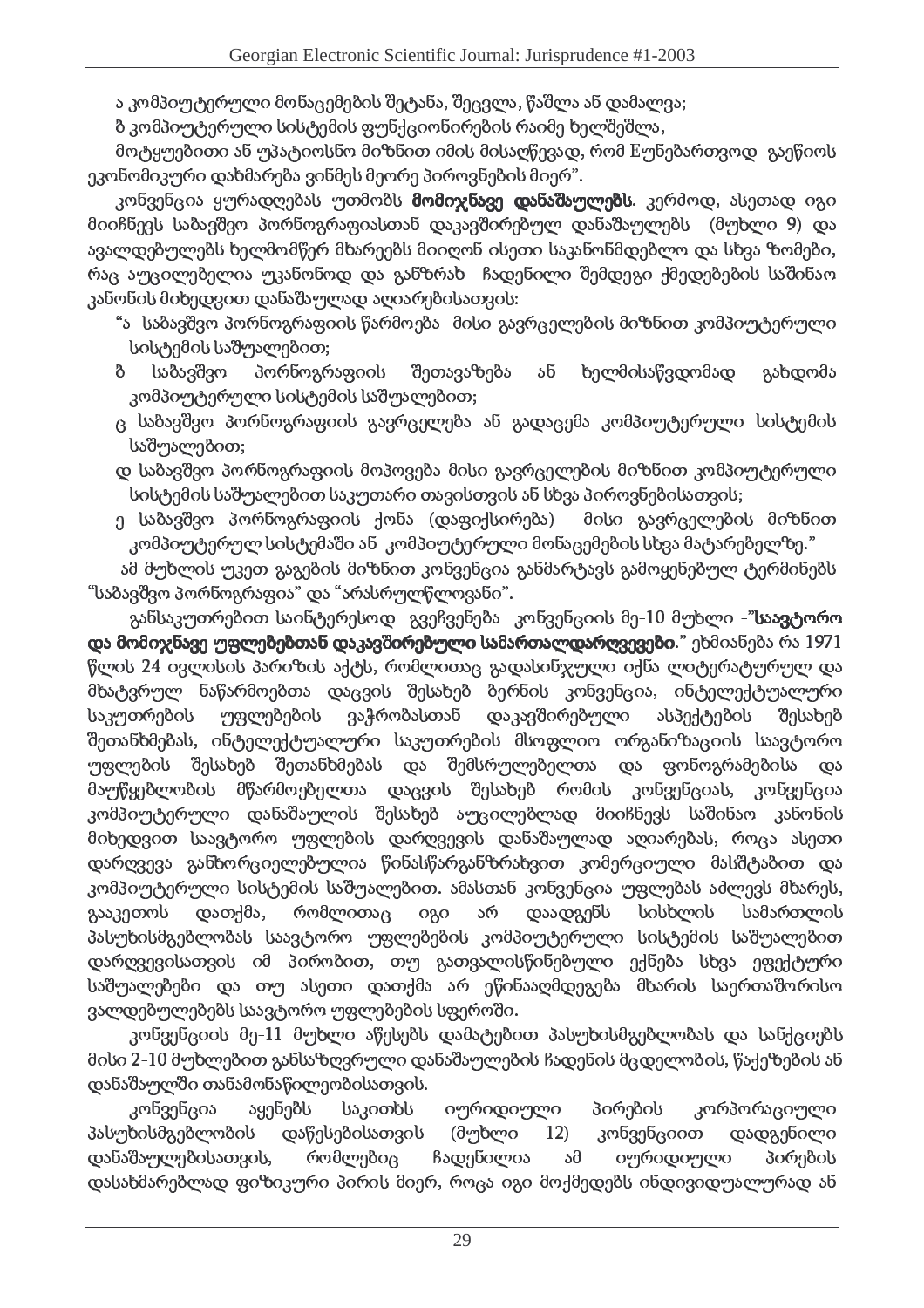როგორც იურიდიული პირის წამყვანი თანამდებობის პირი, და მისი მოქმედება ემყარება:

"ა იურიდიული პირის წარმომადგენლობით უფლებამოსილებას;

ზ უფლებამოსილებას მიიღოს გადაწყვეტილება იურიდიული პირის სახელით: \_

ც უფლებამოსილებას მართოს იურიდიული პირი." —

<u>გარდა ამისა, იურიდიულ პირს. შეიძლება დაეკისროს პასუხისმგებლობა იმაზე, </u> რომ მოხსენიებულ ფიზიკურ პირებზე ზედამხედველობის records and the cordinate of the cordinate of the cordinate of the cordinate of the cordinate of the cordinate of the cordinate of the cordinate of the cordinate of the cordinate of the cordinate of the cordinate of the co არასაკმარისობის გამო იურიდიული პირისათვის სარგებლობის მოტანის მიზნით შესაძლებელი გახდა მის დაქვემდებარებაში მყოფი ფიზიკური პირის მიერ ამ კონვენციით დადგენილი დანაშაულის ჩადენა. აღსანიშნავია, რომ მხარის სამართლებრივი პრინგიპების მიხედვით იურიდიული პირის პასუხისმგებლობა შეიძლება ება იყოს სისხლის-სამართლ ებრივი, სამოქალაქო-სამართლებრივი ან ადმინისტრაციულ-სამართლებრივი, ამასთან იურიდიული პირის კორპორაციული პასუხისმგებლობა ეჭვქვეშ არ უნდა აყენებდეს იმ ფიზიკური პირების სისხლის სამართლებრივ პასუხისმგებლობას, ვინც ჩაიდინა დანაშაული.

კონვენციის მე-13 მუხლის თანახმად მხარემ უნდა უზრუნველყოს, რომ 2-11 მუხლებით განსაზღვრული დანაშაულები იყოს დასჯადი და დამნაშავეთათვის გამოიყენოს დასჯის ეფექტური, თანაზომადი სანქციები თავისუფლების აღკვეთის ჩათვლით, ხოლო იურიდიული პირები, რომლებიც პასუხს აგებენ მე-12 მუხლის შესაბამისად, დაექვემდებარონ ეფექტურ შესაბამის და დამარწმუნებელ სისხლისსამართლებრივ ან არა-სისხლისსამართლებრივ სანქციებს და ზომებს, j-YAI (M) B(>G\*-)
+%E)<sup>B</sup> b%(H.%I )
H^

რამდენად შეესაბამება საქართველოს სისხლის სამართლის კოდექსის (სსსკ შესაბამისი ნორმები ევროპულ კონვენციას კომპიუტერული დანაშაულის შესახებ და რა უნდა გაკეთდეს მათი კონვენციის ნორმებთან შესაბამისობისათვის?

საქართველოს სსსკ-ის შესაბამისი ნორმების ანალიზი ამ კუთხით ცხადყოფს, რომ იგი არასაკმარისია, მოითხოვს სრულყოფას და მასში ცვლილებებისა და დამატებების შეტანას.

სსსკ-ის XXXV თავი ეთმობა **კომპილტერლო დანაშაულს.** იგი მოიცავს სამ მუხლს, რომლებიც იძლევიან კომპიუტერული დანაშაულების კვალიფიკაციას და ადგენენ სისხლის სამართლის პასუხისმგებლობას მათი ჩადენისათვის. ესენია: მუხლი 284 კომპილტერლო ინფორმაციასთან არამართლზომიერი შეოწევა: მუხლი 285 - ეგმ-ის დამაზიანებელი პროგრამის შექმნა, გამოყენება ან გავრცელება; მუხლი 286 - ეგმ-ის, ეგმ **სისტემის ან მათი ქსელის ექსპლუატაგიის წესის დარღვევა. 2002** წლის 28 დეკემბერს საქართველოს სისხლის სამართლის კოდექსში შეტანილ იქნა ასევე მუხლი 324' - . L)
EF+%,-@A+,-?-,-)
dA')BAB <sup>B</sup> (K+I V?[M+EF)
H^

284-ე მუხლის -"კომპიუტერულ ინფორმაციასთან არამართლზომიერი შეოწევა"მიხედვით დანაშაულადაა  $d$ იჩნეული "კანონით დაცულ კომპიუტერულ ინფორმაციასთან, ესე იგი მანქანა-მატარებელზე (*იგულისხმება დისკეტა, CD-ROMავტ*.), ელექტრო-გამომთვლელ მანქანაზე (ეგმ-ზე), ეგმ-ის სისტემაში ან მათ ქსელში  $s$ სახულ ინფორმაციასთან არამართლზომიერი ზომიერი შეოწევა. რამაც ინფორმაციის განადგურება, ბლოკირება, მოდიფიცირება ანდა ეგმ-ის, ეგმ-ის სისტემის ან მათი ქსელის მუშაობის მოშლა გამოიწვია". აღნიშნული  $10$ ედების ჩადენისათვის დადგენილია სისხლის სამართლის პასუხისმგებლობა.

285-ე მუხლი - "ეგმ-ის დამაზიანებელი პროგრამის შექმნა, გამოყენება ან <u>გავრცელება" დანაშაულად მიიჩნევს ეგმ-ის დამაზიანებელი პროგრამის შექმნას ან</u>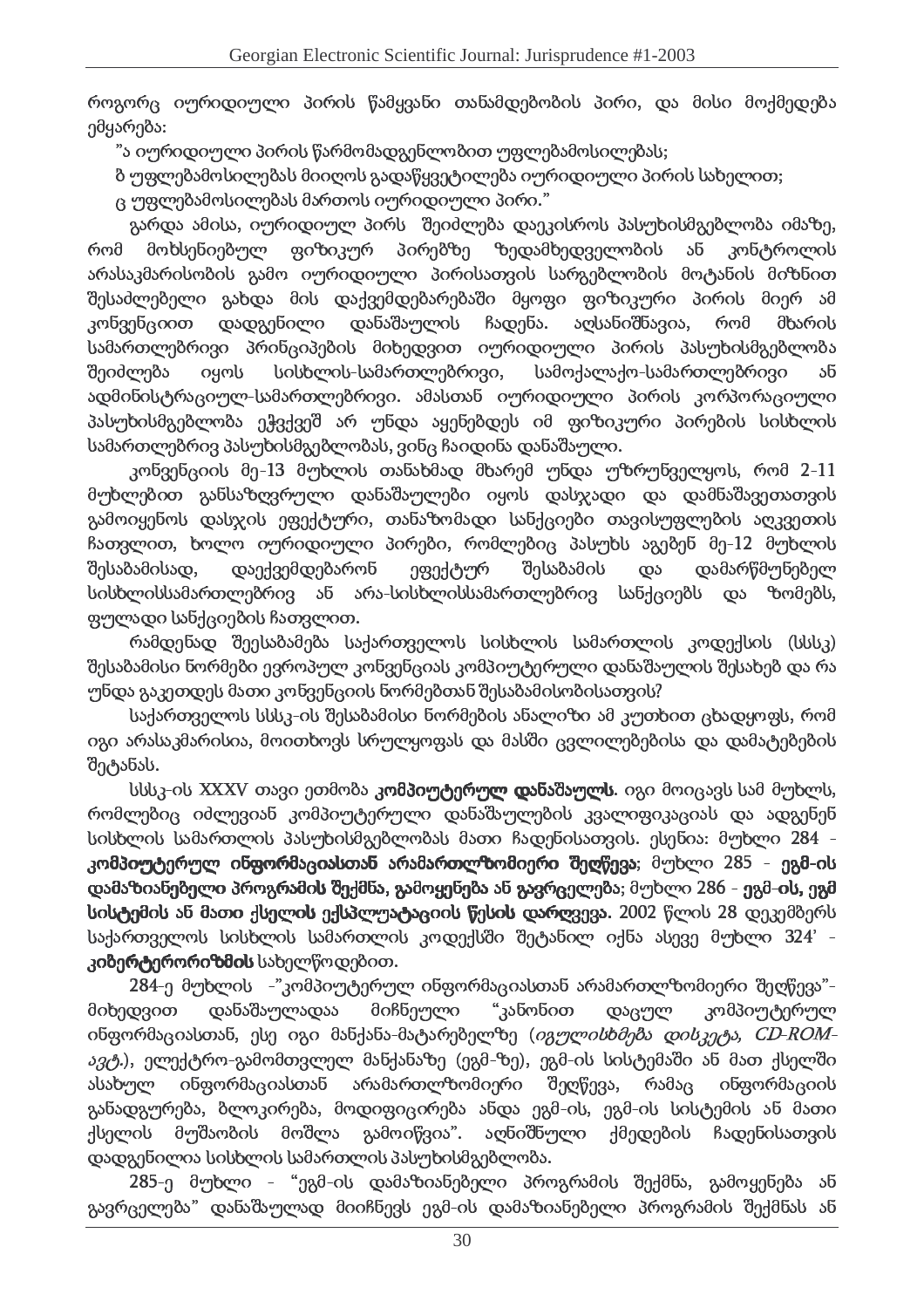არსებულ პროგრამაში ცვლილების შეტანას, "რაც განზრახ იწვევს ინფორმაციის არასანქციონირებულ განადგურებას, ბლოკირებას, მოდიფიცირებას ან გადაღებას ანდა ეგმ-ის, ეგმ-ის სისტემის ან მათი ქსელის მუშაობის მოშლას, აგრეთვე ასეთი პროგრამის ან ასეთი პროგრამის შემცველი მანქანა მატარებლის გამოყენებას ან გავრცელებას". მუხლი აგრეთვე განსაზოვრავს სანქვიას აონიშნული დანაშაულის ჩადენისათვის.

რაც შეეხება 286-ე მუხლს - "ეგმ-ის, ეგმ-ის სისტემის ან მათი ქსელის ექსპლუატაციის წესის დარღვევა", იგი \_ დანაშაულის კვალიფიკაციას აძლევს ეგმ-ის, \_ ეგმ-ის სისტემის ან მათი ქსელის ექსპლუატაციის წესის დარღვევას, "იმის მიერ, ვისაც ხელი მიუწვდებოდა ეგმ-ზე, ეგმ-ის სისტემაზე ან მათ ქსელზე, რამაც გამოიწვია კანონით დაცული ინფორმაციის განადგურება, ბლოკირება, მოდიფიცირება ან გადაღება ანდა რამაც მნიშვნელოვანი ზიანი გამოიწვია".

თუ შევადარებთ ზემოთმოყვანილ მუხლებს კომპიუტერული დანაშაულის შესახებ კონვენციით დადგენილ დანაშაულებს, შეიძლება ითქვას, რომ ისინი ეხმიანებიან და ძირითადში შეესაბამებიან კონვენციით დადგენილ იმ დანაშაულებს, რომლებიც მიმართულია კომპიუტერული მონაცემებისა და სისტემების კონფიდენციალობის. მთლიანობის და მათში შეუღწევადობის წინააღმდეგ (მუხლები2-6). ნათქვამი ეხება აგრეთვე 324'-ე მუხლს -**კიბერტერორიზმი.** ითქვას შენიშვნის სახით კი შეიძლება oodasu dadonao:

1. მართებულად მიგვაჩნია კოდექსში გამოყენებული ტერმინის "ქსელის" უფრო ზუსტი <u>განმარტება და მის ნაცვლად ლოკალური და გლობალური ქსელების (ინტერნეტის</u> ხმარება, საქმე ის არის, რომ კომპიუტერულ დანაშაულთა უმრავლესობის ჩადენა დღეისათვის უმეტესწილად გლობალურ ქსელში - ინტერნეტში ხდება, ინტერნეტი წარმოადგენს როგორი საინფორმაციო, ასევე საკომუნიკაციო ტექნოლოგიას, ამ ტექნოლოგიების პარალელური განვითარება და შერწყმა ტექნიკის განვითარების თანამედროვე ეტაპის დამახასიათებელი ნიშანია. საზოვარგარეთულ სპეციალურ ლიტერატურაში "კომპიუტერულ დანაშაულებთან" ებთან" ერთად "საკომუნიკაციო დანაშაულებსაც" მოიხსენიებენ, შესაძლებელია კანონმდებელი "ქსელში" ლოკალურ ქსელებთან ერთად კიდევაც გულისხმობდა გლობალურ ქსელს - ინტერნეტს, მაგრამ იგი ცალსახად არ არის აღნიშნული და ამიტომ მისი მოხსენიება აღნიშნულ კონტექსტში, ვფიქრობთ, უფრო მეტად გასაგებს გახდის აონიშნული მუხლების შინაარსს და დააახლოვებს ეროვნულ და კონვენციალურ მუხლებს.

2. 285-ე მუხლთან მიმართებაში, თან მიმართებაში, ვეყრდნობით რა კონვენციის მე-6 მუხლს "მოწყობილობების არასწორი გამოყენება" მიზანშეწონილად ვთვლით, რომ ეს მუხლი <u>ოფრო უნდა დაკონკრიტდის და სისხლის სამართლის დანაშაულად ჩაითვალოს არა</u> მარტო ეგმ-ის დამაზიანებელი პროგრამის შექმნა ან არსებულ პროგრამაში ცვლილების შეტანა და აგრეთვე ასეთი პროგრამის ან ასეთი პროგრამის შემცველი მანქანამატარებლის გამოყენება ან გავრცელება, არამედ ასეთი მოწყობილობების წარმოება, გაყიდვა, გამოყენებისათვის ხელშეწყობა, იმპორტი, გავრცელება ან სხვაგვარად <u>გამოსადეგად ქვევა, იგივე უნდა ითქვას კომპიუტერული პაროლის, შეოწევის კოდის -</u> და სხვა მონაცემების მიმართაც, რომელთა H( B)(I) H( B)(I) H( B)(I) H( B)(I) H( B)(I) H( B)(I) H( B)(I) H( B)(I) H( B)(I) H( B)(I) H( B)(I) H( B)(I) H( B)(I) the contract of the contract of the contract of the contract of the contract of the contract of the contract of კომპილტერლ სისტემაში ან მის რაიმე ნაწილში შეოწევა, კონვენციის თანახმად დანაშაულად უნდა ჩაითვალოს აგრეთვე ზემოხსენებული ელემენტების ფლობა იმ მიზნით. რომ ისინი ჯამოყენებული იქნას კომპიუტერული მონაცემებისა და სისტემების კონფიდენგიალობის, მთლიანობის და მათში შეოწევადობის წინააღმდეგ მიმართული დანაშაულების ჩასადენად, აქვე მუხლი უნდა განმარტავდეს, რომ გამონაკლისია ი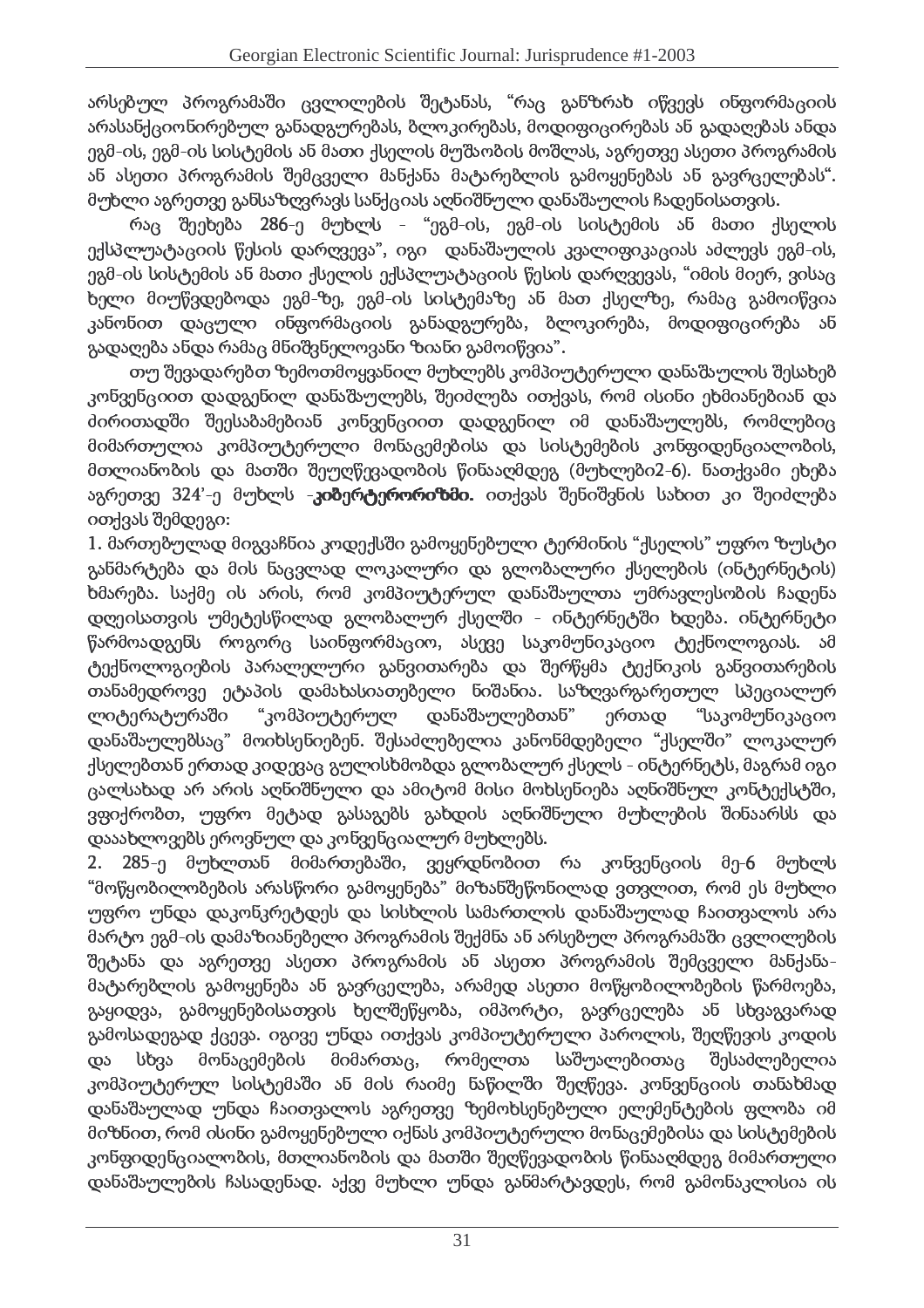შემთხვევები, როცა აღნიშნული ელემენტების გამოყენება მოხდება კომპიუტერული სისტემების ტესტირებისა და დაცვის მიზნით.

საქართველოს სისხლის სამართლის კოდექსით არ არის გათვალისწინებული  $\mathfrak{b}$ ორმები, რომლებიც კომპიუტერთან დაკავშირებულ ისეთ დანაშაულებს დაარეჯულირებს, როგორებიცაა კომპიუტერული ყალბისმქმნელობა (Computer-related  ${\bf for}$ gerv) და კომპილტერლო თაღლითობა ( ${\bf Computer\text{-}related\,}$  fraud) და რომელთა აღიარებას ეროვნულ დონეზე აუცილებლად მიიჩნევს კონვენცია.

კომპილტერლ ყალზისმქმნელობად კონვენცია მიიჩნევს დანაშაულს, რომელიც ჩადენილია განზრახ და გამოიხატეშა კომპიუტერული მანიპულაციების (მონაცემების უნებართვოდ შეტანა, შეცვლა, წაშლა ან დამავლა) გზით არაავთენტიკური მონაცემების გაჩენაში იმ მიზნით, რომ ისინი განხილულ იქნენ როგორც ავთენტიკურნი ან მათზე იმოქმედონ სამართლებრივი მიზნებით ისე, თითქოს ისინი ავტენტიკურია.

ამ მუხლის მიზანია აღიარებულ იქნას მატერიალური (არაელექტრონული დოკუმენტების გაყალდების პარალელური დანაშაული და შეავსოს ის ხარვეზი, რომელიც ეროვნულ სისხლის სამართლის კანონმდებლობებში არსებობს ტრადიციულ სიყალზესათან მიმართებაში. იგულისხმება ელექტრონული მონაცემების სახით არსებული იურიდიული მნიშვნელობის მქონე როგორც სახელმწიფო, ასევე კერძო სტრუქტურათა თუ პირთა დოკუმენტები.

შესაბამისი მუხლის დამატება საქართველოს სისხლის სამართლის კოდექსში მეტად აქტუალური საკითხია, ვინაიდან კომპიუტერულ ტექნოლოგიებში მანიპულაციების სიადვილის გამო აღნიშნულმა მოვლენამ საქართველოშიც საკმაოდ ფართო გავრცელება ჰპოვა გამომდინარე მძიმე შედეგებით, მიზანშეწონილად მიგვაჩნია, საქართველოს სისხლის სამართლის კოდექსს დაემატოს **მუხლი** კომპილტერლო სალზისმქმნელობის სახელწოდებით და დადგინდეს სისხლის სამართლის პასუხისმგებლობა ამ დანაშაულისათვის. ისათვის. ამასთან სახელმწიფომ კონვენციის შესაბამისად სისხლის სამართლის პასუხისმგებლობის საფუძვლად შეიძლება მოითხოვოს მოტყუების განზრახვის ან მსგავსი უპატიოსნო განზრახვის არსებობა.

სსსკ თაღლითობად მიიჩნევს მართლსაწინააღმდეგო მისაკუთრების მიზნით სხვისი ნივთის დაუფლებას ან ქონებრივი უფლების მიღებას მოტყუებით და ადგენს ამ დანაშაულისათვის სისხლის სამართლის პასუხისმგებლობას (სსსკ. მუხლი 180).  $3$ ონვენციას კომპიუტერული დანაშაულის შესახებ ის შესახებ შემოაქვს კომპილტერლოი თაღლითობის ცნება და მოითხოვს მის აღიარებას ეროვნულ კანონმდებლობაში. კონვენციის მიხედვით კომპიუტერული თაღლითობა არის განზრახ ჩადენილი დანაშაული, რომელიც გამოიხატება სხვა პიროვნების საკუთრების (მფლობელობის უფლების დაკარგვაში\_და\_რომლის მიზეზიც გახდა:\_

"ა კომპიუტერული მონაცემების შეტანა, შეცვლა, წაშლა ან დამალვა; -

ბ კომპიუტერული სისტემის ფუნქციონირების რაიმე ხელშეშლა, \_

'?-@An%YA+%E)
H)c(>YAO%(@A)
?B>?r')
dA>)
H)
'%)B '%)B(D\$V+%.%(Ma-,-?-'YA>+%E(,-H.%?[M`F(+%V)
?B ეკონომიკური დახმარება ვინმეს მეორე პიროვნების მიერ" (მუხლი 8).  $\,$ 

კონვენციის ამ მუხლის გათვალისწინებით აუცილებლად მიგვაჩნია აგრეთვე საქართველოს სისხლის სამართლის კოდექსში, კერძოდ, ეკონომიკური დანაშაულების კარში ტრადიციული თაღლითობის პარალელური კომპიუტერული თაღლითობის მოხლის დამატება, აღნიშნულის თქმის საფუძველს ისევე, როგორც კომპიუტერული ყალბისმქმნელობის შემთხვევაში, გვაძლევს ის გარემოება, რომ ტექნოლოგიურმა ,-+.?-I Y\\*ისეთი ეკონომიკური დანაშაულების ების ჩადენის მომრავლები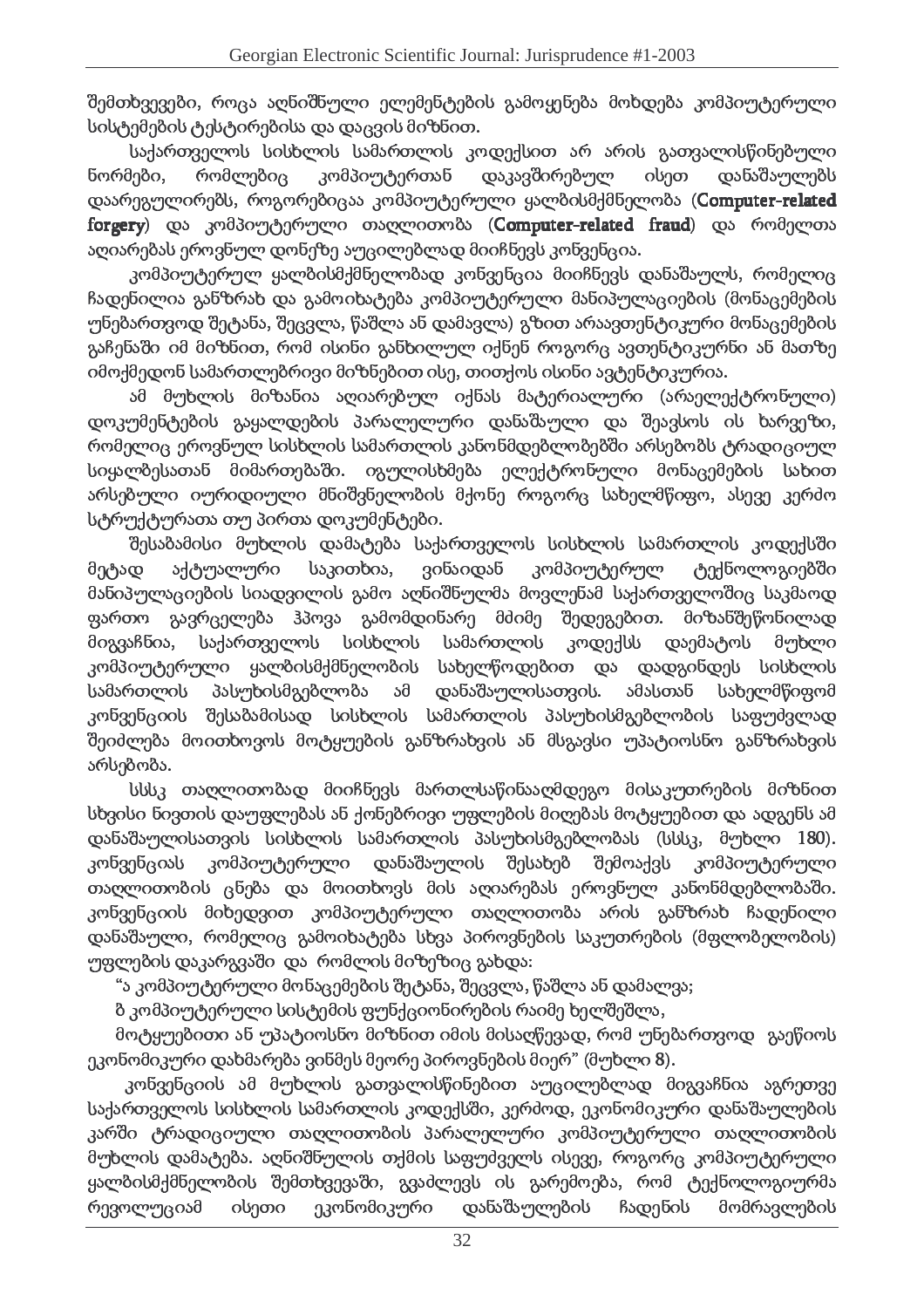შესამლებლობანი გააჩინა, როგორიცაა სწორედ ელექტრონული თაღლითობა, მათ შორის შიიძლება დასახელდეს ბოლო დროს ყველაზე მეტად გავრც  $\mathcal{L}_{\mathcal{A}}$  ,  $\mathcal{L}_{\mathcal{A}}$  ,  $\mathcal{L}_{\mathcal{A}}$  ,  $\mathcal{L}_{\mathcal{A}}$  ,  $\mathcal{L}_{\mathcal{A}}$  ,  $\mathcal{L}_{\mathcal{A}}$  ,  $\mathcal{L}_{\mathcal{A}}$  ,  $\mathcal{L}_{\mathcal{A}}$  ,  $\mathcal{L}_{\mathcal{A}}$  ,  $\mathcal{L}_{\mathcal{A}}$  ,  $\mathcal{L}_{\mathcal{A}}$  ,  $\mathcal{L}_{\mathcal{A}}$  ,  $\mathcal{L}_{\mathcal{A}}$  , საკრედიტო ბარათებით მანიპულირება. განსხვავებით თაღლითობისაგან, ამ შემთხვევაში დამნაშავეთა სამიზნე ხდება სწორედ კომპიუტერულ სისტემში წარმოდგენილი ანუ ელექტრონული სახით არსებული აქტივები (ელექტრონული ფონდები, დეპოზიტური ფული), რომელთა მისაკუთრება საკმაოდ იოლად ხდება კომპიუტერულ მონაცემებზე მანიპულაციით.

ერთ-ერთ უმნიშვნელოვანეს საკანონმდებლო ღონისძიებად, რომელიც უნდა გატარდეს ეროვნულ დონეზე კომპიუტერული დანაშაულის შესახებ კონვენციასთან ჰარმონიზაციის მიზნით, მიგვაჩნია კონვენციის მიერ მომიჯნავე დანაშაულებად აღიარებული ისეთი დანაშაულების დადგენა და მათი ჩადენისათვის სისხლის სამართლის პასუხისმგებლობის განსაზღვრა, როგორებიცაა საავტორო და მომიჯნავე <u>უფლებებთან დაკავშირებული სამართალდარღვევები.</u>

)
>@A+%I +G@AY\(I Y\,\$sB(LY\H,\$+%E)
H) YAj-I +EF+EF)Ba L+%,\$/?[M L) B(.@A?-,-?ZY\j\$I +%E+%E)<sup>B</sup> დაროვევა ყველაზე გავრცელებულია ინტერნეტში და წარმოადგენს ერთ-ერთ <u>ომტკივნეულეს პრობლემას როგორც საავტორო უფლებების მფლობელთათვის, ასევე</u> კომპილტეროლი ქსელების მომსახლრე პერსონალისათვის, დაცლლი ნაწარმოებების რეპროდოცირება და გავრცელება საავტორო უფლების. მქონე პირთა ნებართვის გარეშე საკმაოდ ხშირია, ეს ეხება ლიტერატურულ, ფოტოგრაფიულ, მუსიკალურ, აუდიოვიზუალურ ნაწარმოებებს, კომპიუტერულ პროგრამებსა და მონაცემთა ბაზებს და საავტორო უფლების  $bba$ ,  $p^2$   $p^2$ ციფრული ) was a constructed a construction of the construction of the construction of the construction of the construction of the construction of the construction of the construction of the construction of the construction of the წყალობით დამკვიდრებულმა მა არასანქციონირებულ ასლების შექმნის სიადვილემ  $\infty$ ელექტრონულ ქსელებში მათი რეპროდუცირებისა და ჯავრცელების მასშტაბმა დოის წესრიგში დააყენა სახელმწიფოთა საერთაშორისო თანამშრომლობის და \_ ეროვნული სამართლებრივი ღონისძიებების გატარების )
I +%EI მათ შორის სისხლისსამართლებრივი სანქციების დაწესების აუცილებლობა ამ კონტექსტში.

სსსკ-ის 189-ე მუხლით in the state of the state of the state of the state of the state of the state of the state of the state of the საკუთრების ხელყოფა") გათვალისწინებულია სანქცია საავტორო და მომიჯნავე უფლებების ხელყოფისათვის.  $.306$ ძოდ,

"1.საავტორო ან მომიჯნავე უფლების ობიექტის, გამოგონების, სასარგებლო მოდელის, სამრეწველო ნიმუშის, სასელექციო მიღწევის, ინტეგრალური მიკროსქემის ტოპოლოგიის ავტორობის მითვისება, - ისჯება ჯარიმით ან გამასწორებელი სამუშაოთი ვადით ორ წლამდე.

2. სხვისის საავტორო ან მომიჯნავე უფლების ობიექტის, გამოგონების, სასარგებლო მოდელის, სამრეწველო ნიმუშის, სასელექციო მიღწევის, ინტეგრალური მიკროსქემის ტოპოლოგიის მართლსაწინააღმდეგოდ, კომერცილლი მიზნით გამოყენება ან მის თანაავტორობაზე იძულება, - ისჯება ჯარიმით ან თავისუფლების შეზოუდვით ვადით ორ წლამდე." —

როგორც ვხედავთ, აღნიშნული მუხლი არაფერს ამბობს საავტორო და მომიჯნავე <u>უფლებების დარღვევებზე ინტერნეტსა და სხვა კომპიუტერულ ქსელებში, რაც, ჩვენი</u> აზრით, საკანონმდებლო ხარვეზია.

 $R^3$  $\sim$  (i.e.  $\sim$  )  $\sim$  (i.e.  $\sim$  )  $\sim$  (i.e.  $\sim$  )  $\sim$  (i.e.  $\sim$  )  $\sim$  (i.e.  $\sim$  )  $\sim$ მხარეებს დააწესონ სისხლის ის სამართლის პასუხისმგებლობა საავტორო და მომიჯნავე უფლებების დაროვევისათვის, როცა ასეთი ქმედებანი ჩადენილია წინასწარგანზრახულად ად კომერცილლ მასშტაბით და კომპიუტერული სისტემის საშუალებით (კონვენციის მე-10 მუხლი).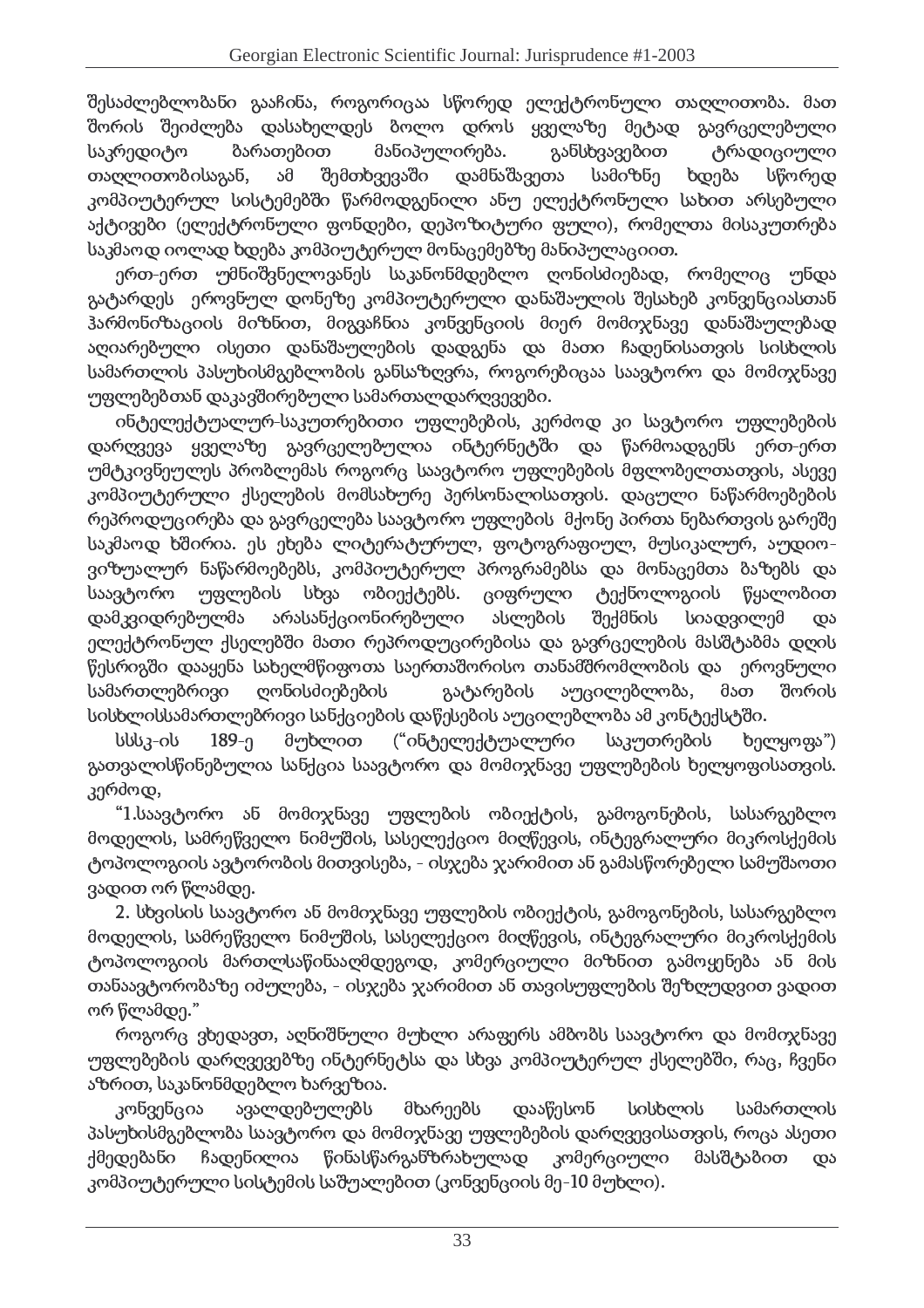მხარეს უფლება აქვს გააკეთოს დათქმა, რომ არ დაადგენს სისხლის სამართლებრივ პასუხისმგებლობას ზემოაღნიშნული შემთხვევებისათვის გამონაკლის შემთხვევებში იმ O%)
,-?-EF)
HaHYl`F(H.(I )BV)
>+EFYAI ) +G>+%E( BK.(+j-+%G@AYA,-) B(NYA(I +EF+EF)&M(HY(B+H) დათქმა არ ეწინააომდეგება მხარის საერთაშორისო ვალდებულებებს საავტორო Y\j\$I +%E+%E)BABj\$+%,\$?N)
^

b%.%+%>)(dA,\$)
Ha B(G(,\$H.+I ?<sup>B</sup> (,e(G.<sup>B</sup> `F(H.%(I )BV)
>+%EY\I ) B%K.%( +j-+G@AY\,\$) საშუალებები და მისთვის აუცილებელია სისხლის სამართლის კოდექსში შესაბამისი მუხლის შეტანა ინტერნეტში საავტორო და მომიჯნავე უფლებების დაცვის შესახებ ან <u>ოკვი არსიბოლი 189-ი მოხლის შისწორიბა.</u>

ჩვენ შევეცადეთ ხაზი გაგვესვა იმ ნორმებისათვის, რომელთა დამატება სსსკ-ში შედარებით გადაუდებლად მიგვაჩნია. რაც შეეხება საბავშვო პორნოგრაფიას, რომელიც ინტერნეტის საშუალებით შეიძლება გავრცელდეს, რა თქმა უნდა, იმსახურებს სათანადო ყურადოებას, მაგრამ ნაკლები გავრცელებულობის გამო ამ ეტაპზე, ვფიქრობთ, იმდენად აქტუალური არ არის სსსკ-ში მასთან დაკავშირებული ნორმების შეტანა, გარდა ამისა, კონვენციის შესაზამისი მუხლი შესაძლებლობას აძლევს მხარეებს, გააკეთოს დათქმა, რომლის თანახმადაც არ გამოიყენებს კონვენციის აღნიშნულ მუხლს მთლიანად ან >(V)
I ?-EF,\$)
.^

იურიდიული პირის სისხლისსამართლებრივი პასუხისმგებლობის საკითხთან დაკავშირებით კი შეიძლება ითქვას, რომ საქართველოს ოს სამართლებრივი პრინციპებიდან გამომდინარე სისხლის სამართლით არ არის გათვალისწინებული იურიდიული პირის პასუხისმგებლობა. იგი სამოქალაქო ან ადმინისტრაციული კანონმდებლობით უნდა განისაზოვროს.

პირველი ნაბიჯი, რაც, ჩვენი აზრით, უნდა გადადგას საქართველომ საკუთარი კანონმდებლობის ჰარმონიზაც კომპიუტერული დანაშაულის შესახებ. ევროპულ კონვენციასთან, ეს უნდა გახდეს მასთან მიერთება \_და პარლამენტის მიერ მისი რატიფიკაცია, რითაც მოხდება კონვენციისელო ვალდებლლებების აღიარება, ხოლო შემდგომ უნდა მოხდეს სათანადო საკანონმდებლო ღონისძიებების გატარება.

 $3$ ონვენციის საგნის სირთულიდან , and the contract of the contract of the contract of the contract of the contract of the contract of the contract of the contract of the contract of the contract of the contract of the contract of the contract of the con გამომდინარე შეუძლებელია ერთ სტატიაში ჩატარდეს მისი დებულებების და საქართველოს კანონმდებლობაში გასატარებელი ღონისძიებების ყოველმხრივი ანალიზი, ამიტომ ჯერჯერობით ყურადღება დავუთმეთ მხოლოდ მატერიალურ სისხლის სამართლებრივ საკითხებს, ამასთან აქვე აღვნიშნავთ, რომ კონვენცია საჭიროებს დეტალურ კვლევას სისხლის სამართლის, სისხლის სამართლის პროცესისა და კრიმინალისტიკის დარგების BO%+%\*-)
(I მიერ. მისი მნიშვნელობას უდავაოდ განუზომელია, რადგან წარმოადგენს პირველ საერთაშორისო ხელშეკრულებას იმ დანაშაულთა შესახებ, </u> რომილთა ჩადინა ხდიბა ინტირნიტისა და სხვა — კომპილტირლლ the state of the state of the state of the state of the state of the state of the state of the state of the state of the state of the state of the state of the state of the state of the state of the state of the state of t საშუალებით. ებით, საზღვარგარეთელმა სპეციალ ისტებმა მას ინტერნეტის სისხლის B('(,-HI )B&L?[M+GB)
\* L)zYAV?[M+B^ B@A(@A)
(N)rV('?-Q,-)
I ) B(L)
HK+EF)
a[b%.+>)r(dA,-)
Ha სათავეს დაუდებს კონვენციის მთავარი მიზნის მიღწევის ღონისძიებებს საქართველოში, ეს მიზანი კი ისეთი საერთო სისხლის სამართლებრივი პოლიტიკის და სამართლებრივი სტანდარტების შემუშავებაა, რომელიც  $\omega$ აიცავს ავს მსოფლიო საზოგადოებას კომპიუტერული დანაშაულებისაგან ებისაგან შიდა საკანონმდებლო ღონისძიებების გატარებისა და საერთაშორისო თანამშრომლობის გზით